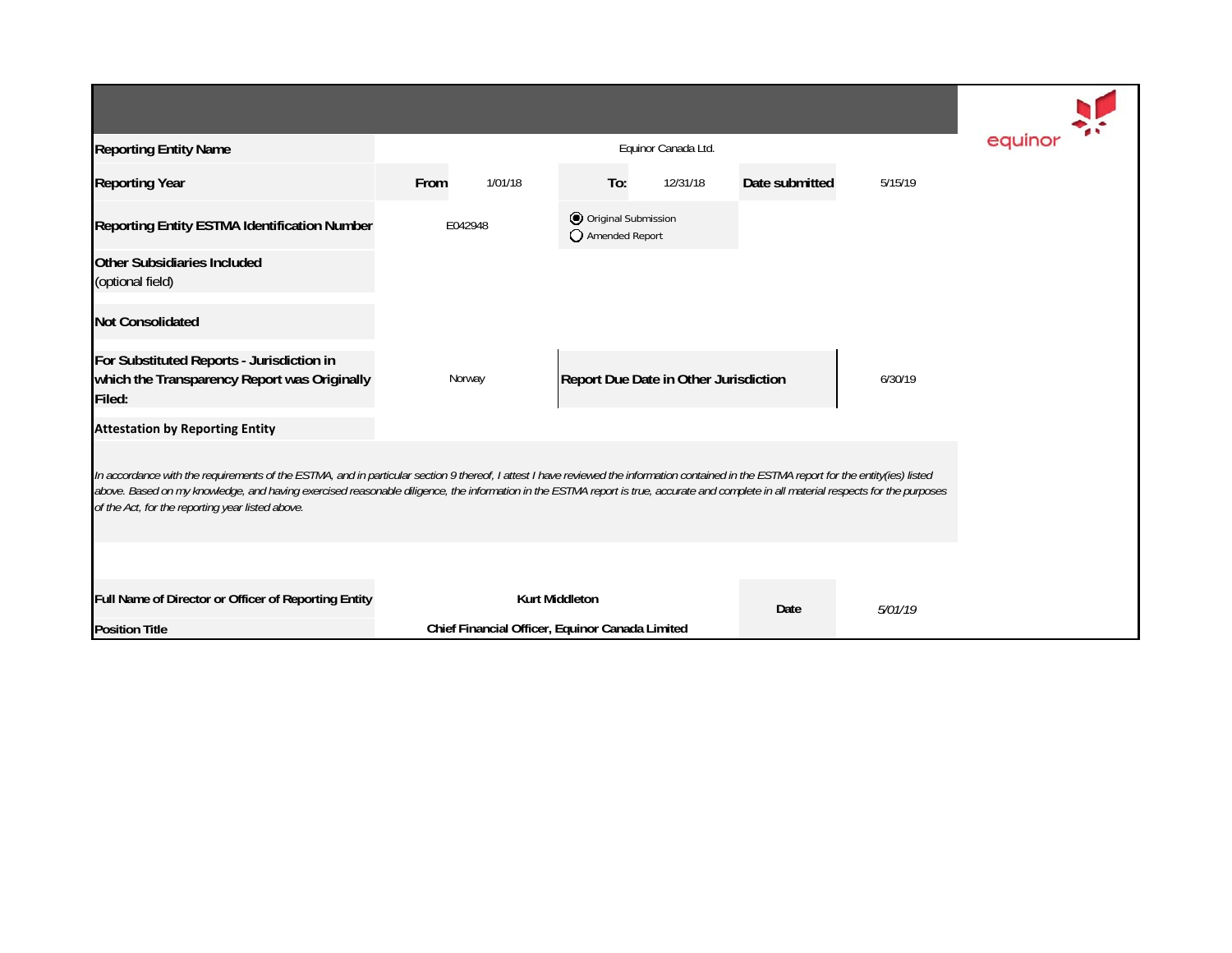| Extractive Sector Transparency Measures Act - Annual Report                                                                                                                      |                                                                                                                                                                                                                                                                                                                                          |                                                                                 |              |           |         |                                             |                |                  |                                           |                                      |                                                             |  |
|----------------------------------------------------------------------------------------------------------------------------------------------------------------------------------|------------------------------------------------------------------------------------------------------------------------------------------------------------------------------------------------------------------------------------------------------------------------------------------------------------------------------------------|---------------------------------------------------------------------------------|--------------|-----------|---------|---------------------------------------------|----------------|------------------|-------------------------------------------|--------------------------------------|-------------------------------------------------------------|--|
| <b>Reporting Year</b><br><b>Reporting Entity Name</b><br><b>Reporting Entity ESTMA</b><br><b>Identification Number</b><br><b>Subsidiary Reporting Entities</b><br>(if necessary) | From:                                                                                                                                                                                                                                                                                                                                    | 1/01/18<br>Equinor Canada Ltd.<br>E042948                                       | To:          | 12/31/18  |         | <b>Currency of the Report</b><br><b>USD</b> |                |                  |                                           |                                      |                                                             |  |
| Payments by Payee (in USD)                                                                                                                                                       |                                                                                                                                                                                                                                                                                                                                          |                                                                                 |              |           |         |                                             |                |                  |                                           |                                      |                                                             |  |
| Country                                                                                                                                                                          | Payee Name <sup>1</sup>                                                                                                                                                                                                                                                                                                                  | Departments, Agency,<br>etc within Payee that<br>Received Payments <sup>2</sup> | <b>Taxes</b> | Royalties | Fees    | <b>Production Entitlements</b>              | <b>Bonuses</b> | <b>Dividends</b> | Infrastructure<br>Improvement<br>Payments | <b>Total Amount</b><br>paid to Payee | Notes <sup>34</sup>                                         |  |
| Canada -Newfoundland and Labrador                                                                                                                                                | Canada-Newfoundland and<br>Labrador Offshore Petr. Board                                                                                                                                                                                                                                                                                 |                                                                                 |              |           | 191,649 |                                             |                |                  |                                           |                                      | 191,649 Paid by Hibernia Management and Development Company |  |
| Canada - Alberta                                                                                                                                                                 | Chipewyan                                                                                                                                                                                                                                                                                                                                | Chipewyan Prairie IRC                                                           |              |           | 386,526 |                                             |                |                  |                                           | 386,526                              |                                                             |  |
| Canada - Alberta                                                                                                                                                                 | Beaver Lake Cree Nation                                                                                                                                                                                                                                                                                                                  |                                                                                 |              |           | 392,706 |                                             |                |                  |                                           | 392,706                              |                                                             |  |
| <b>Additional Notes:</b>                                                                                                                                                         | Addendum to substituted report<br>* Payments are converted to USD using 2018 average exchange rate (1 CAD = 0.77725 USD)<br>Substitued Report can be found here: https://www.equinor.com/content/dam/statoil/documents/annual-reports/2018/equinor-2018-annual-report.pdf<br>or search "Annual Report and Form 20-F 2018" at equinor.com |                                                                                 |              |           |         |                                             |                |                  |                                           |                                      |                                                             |  |